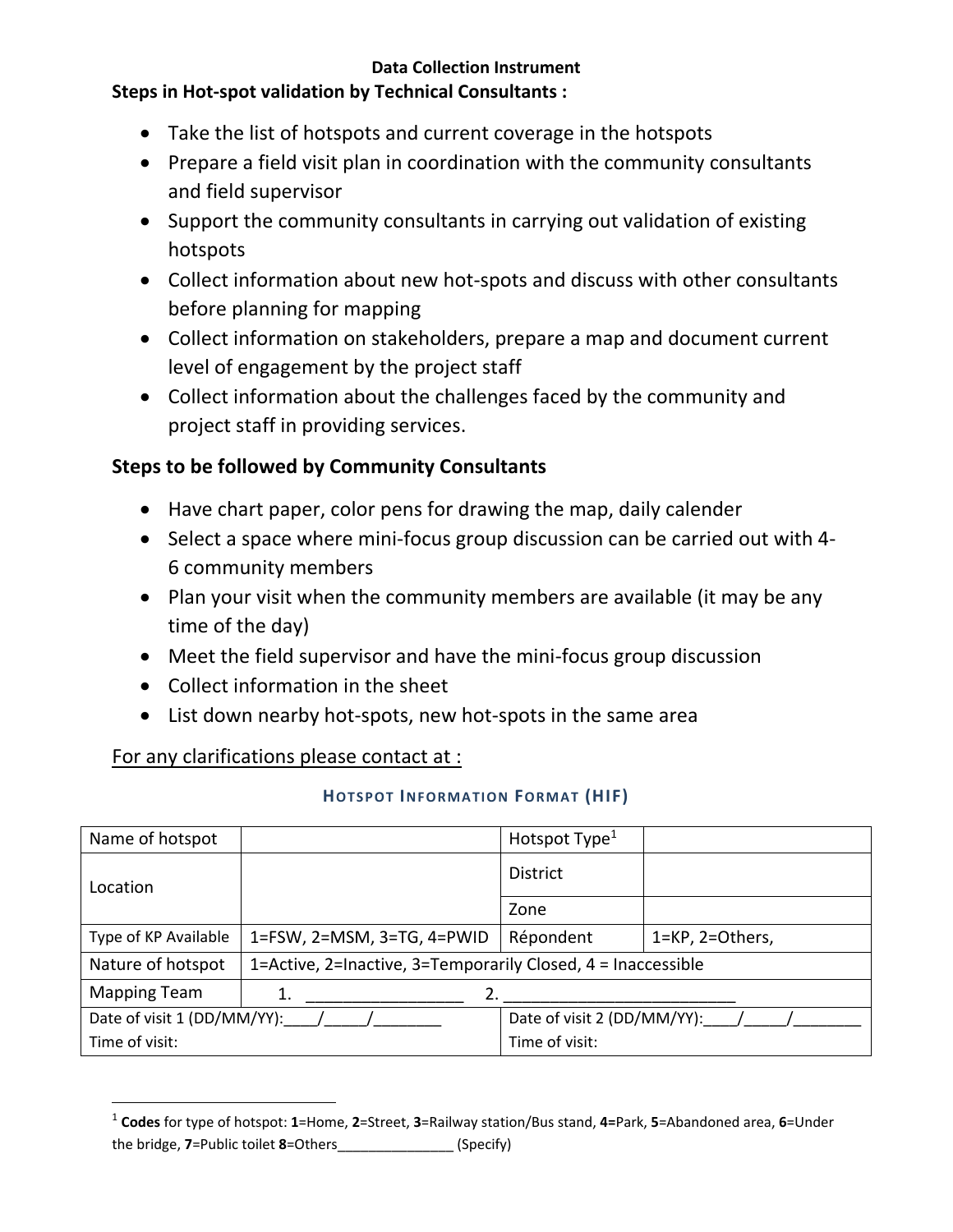| Sl. No.        | <b>HOTSPOT PROFILE</b>                                                                                                                                      |                                                                                                                                                                                                         |  |  |  |
|----------------|-------------------------------------------------------------------------------------------------------------------------------------------------------------|---------------------------------------------------------------------------------------------------------------------------------------------------------------------------------------------------------|--|--|--|
| 1              | How many KPs work/visit this hotspot on a usual/ typical<br>day?                                                                                            | <b>MIN</b><br><b>MAX</b>                                                                                                                                                                                |  |  |  |
| $\overline{2}$ | What is the peak time of the day when we find the<br>maximum number of KPs at the hotspot?<br><b>CIRCLE AS APPLICABLE</b><br>(Multiple Responses possible)  | MORNING (BEFORE 12 NOON) A<br>AFTERNOON (12 PM-5 PM)  B<br>EVENING (5 PM-9 PM) C<br>NIGHT (9 PM-LATE NIGHT) ,D                                                                                          |  |  |  |
| 3              | What day of the week we find the maximum number of<br>KPs at the hotspot (Peak Day)?<br><b>CIRCLE AS APPLICABLE</b><br>(Multiple Responses possible)        |                                                                                                                                                                                                         |  |  |  |
|                |                                                                                                                                                             |                                                                                                                                                                                                         |  |  |  |
| 4              | On a peak day of the week, how many KPs work/visit<br>this hotspot (min $-$ max)                                                                            | <b>MIN</b><br><b>MAX</b>                                                                                                                                                                                |  |  |  |
| 5              | Name any special day/ period (if any) when the number<br>of KPs is higher than the normal time.                                                             |                                                                                                                                                                                                         |  |  |  |
| 6              | What is the number of KPs (min - max) who also work/<br>visit other nearby hotspots?                                                                        | <b>MAX</b><br><b>MIN</b>                                                                                                                                                                                |  |  |  |
| 7              | What is the number of KPs (min $-$ max) who come from<br>other nearby hotspots?                                                                             | <b>MAX</b><br><b>MIN</b>                                                                                                                                                                                |  |  |  |
| 8              | What is the number of KPs (min - max) who transitioned<br>out (migration, stopping drug use due to other reasons)<br>from the hotspot in the last 3 months? | <b>MIN</b><br><b>MAX</b>                                                                                                                                                                                |  |  |  |
| 9              | What is the number of KPs ( $min - max$ ) who are new for<br>drug use in the hotspot during the last 3 months only?                                         | <b>MIN</b><br><b>MAX</b>                                                                                                                                                                                |  |  |  |
| 10             | Are there any of the following HIV/AIDS prevention &<br>Care activities were conducted in this site during last 12<br>months<br>1. Yes 2. No 9 Don't Know   | 9<br>$\mathbf{1}$<br>2<br>A. ANY FREE DISTRIBUTION OF<br>CONDOMS?<br>B. ANY CONDOMS FOR SALE?<br>C. HIV testing for this hotspot?<br>D. SAFER SEX EDUCATION BY PES?<br>E.PEER EDUCATOR IN THIS HOTSPOT? |  |  |  |
|                |                                                                                                                                                             | F. ANY OTHER ACTIVITIES?                                                                                                                                                                                |  |  |  |
| 11             | In the past 12 months, how often have free condoms<br>been available here?                                                                                  | DON'T KNOW 9                                                                                                                                                                                            |  |  |  |
| 12             | Are there condoms here now?                                                                                                                                 | YES <sub>1</sub><br>NO 2                                                                                                                                                                                |  |  |  |
| 13             | Any NGO working for HIV in this hotspot currently                                                                                                           | YES <sub>1</sub><br>NO 2 If Yes Name                                                                                                                                                                    |  |  |  |
| 14             | KPs Experienced any violence in last three months on<br>this hotspot?                                                                                       | YES 1<br>NO 2 If Yes by Whom                                                                                                                                                                            |  |  |  |